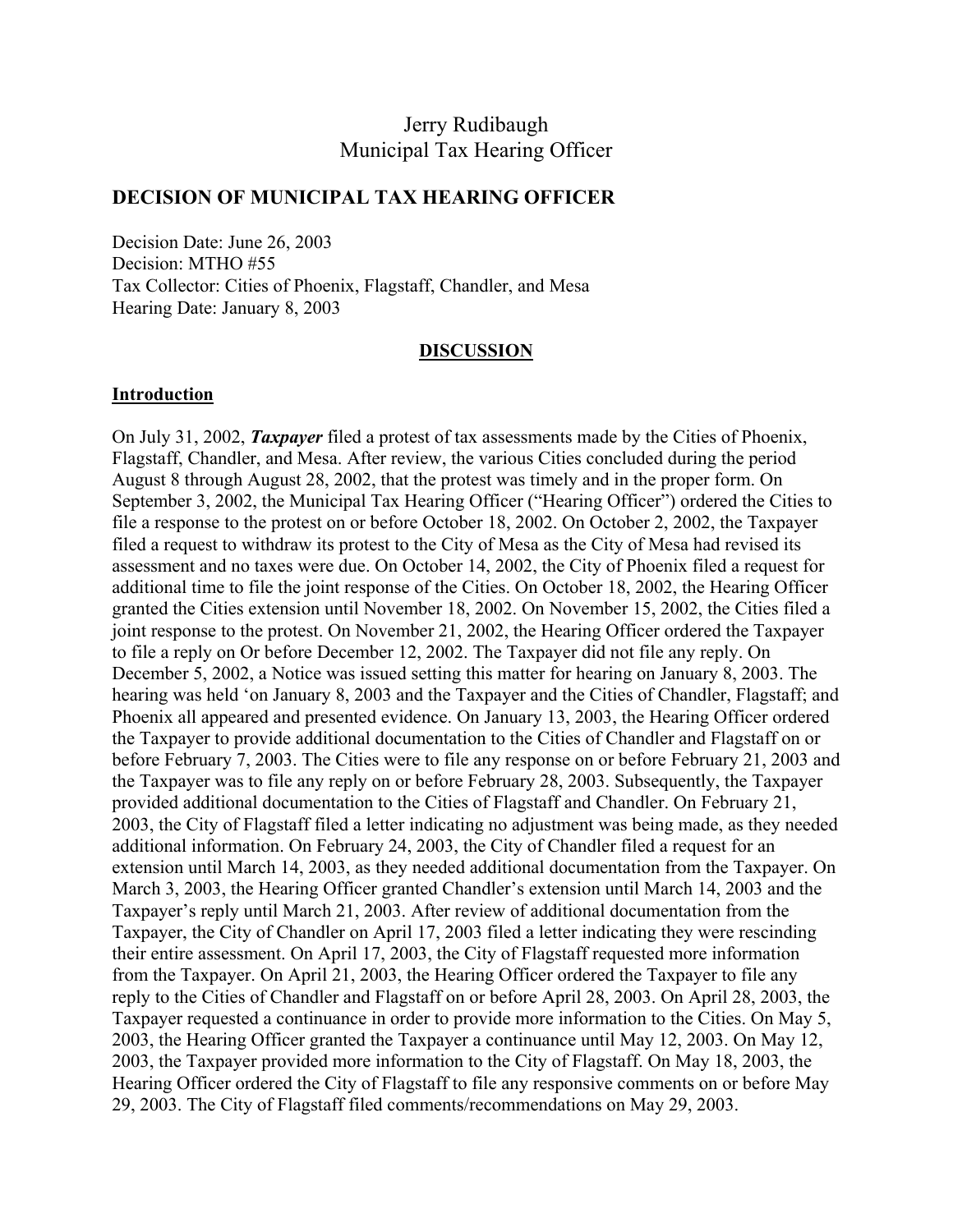The Arizona Department of Revenue ("DOR") selected the Taxpayer for audit. The Taxpayer was offered a Joint Audit, which included ten Arizona Cities. The Taxpayer accepted the Joint Audit and all Cities except for Chandler, Flagstaff; Mesa, and Phoenix had zero assessments or credits. The original assessments for the Cities of Chandler, Flagstaff; Mesa, and Phoenix were \$1,740.24, \$1,987.61, \$733.72, and \$7,057.14, respectively. Subsequently, the City of Mesa revised its assessment to zero and the Taxpayer withdrew the protest of the Mesa assessment.

### **Cities Position**

The assessments were based on revenue received by the Taxpayer for contracting work performed during the audit period. The contracting income was subject to tax pursuant to Model Tax Code Section 14415 ("Section 415"). On October 9, 2002, the City of Phoenix received documentation from the DOR that one job held taxable was actually exempt subcontracting work. As a result, the City of Phoenix adjusted its assessment to a credit of \$817.93. Initially, the Taxpayer did not provide adequate documentation to allow either the City of Flagstaff or the City of Chandler to make any adjustments. After several exchanges of documentation, the City of Chandler agreed that gross receipts in the City's initial assessment included exempt subcontracting income. As a result, on April 17, 2003, the City of Chandler rescinded its assessment. Similarly, the City of Flagstaff subsequently agreed that its initial assessment included contracting income that was for a project outside the City of Flagstaff As a result, the City of Flagstaff revised its assessment to reflect a refund for the Taxpayer.

#### **Taxpayer Position**

In its protest petition, the Taxpayer protested the tax assessments of the Cities of Flagstaff, Chandler, Phoenix, and Mesa. According to the Taxpayer, each of the Cities had included exempt income as part of their assessment. Subsequently, the City of Mesa revised their assessment and the Taxpayer withdrew that portion of its protest. The Taxpayer was also in agreement with the City of Phoenix after that City revised their assessment to reflect a credit. The Taxpayer continued to argue that gross receipts in the City of Chandler assessment included exempt subcontracting income. The Taxpayer also continued to argue that gross receipts included in the City of Flagstaff assessment included income from a construction job outside of the City of Flagstaff.

### **ANALYSIS**

Based on the information available to the Cities, the initial assessments for contracting income were proper. Subsequently, the Taxpayer provided additional documentation to the respective Cities to demonstrate some exempt income had been included in their assessments. Based on the Cities review of the additional documentation, it was proper for the Cities to revise their assessments to reflect their review of the additional documentation. As a result, the Taxpayer's protest should be granted consistent with the revised assessments of the various Cities.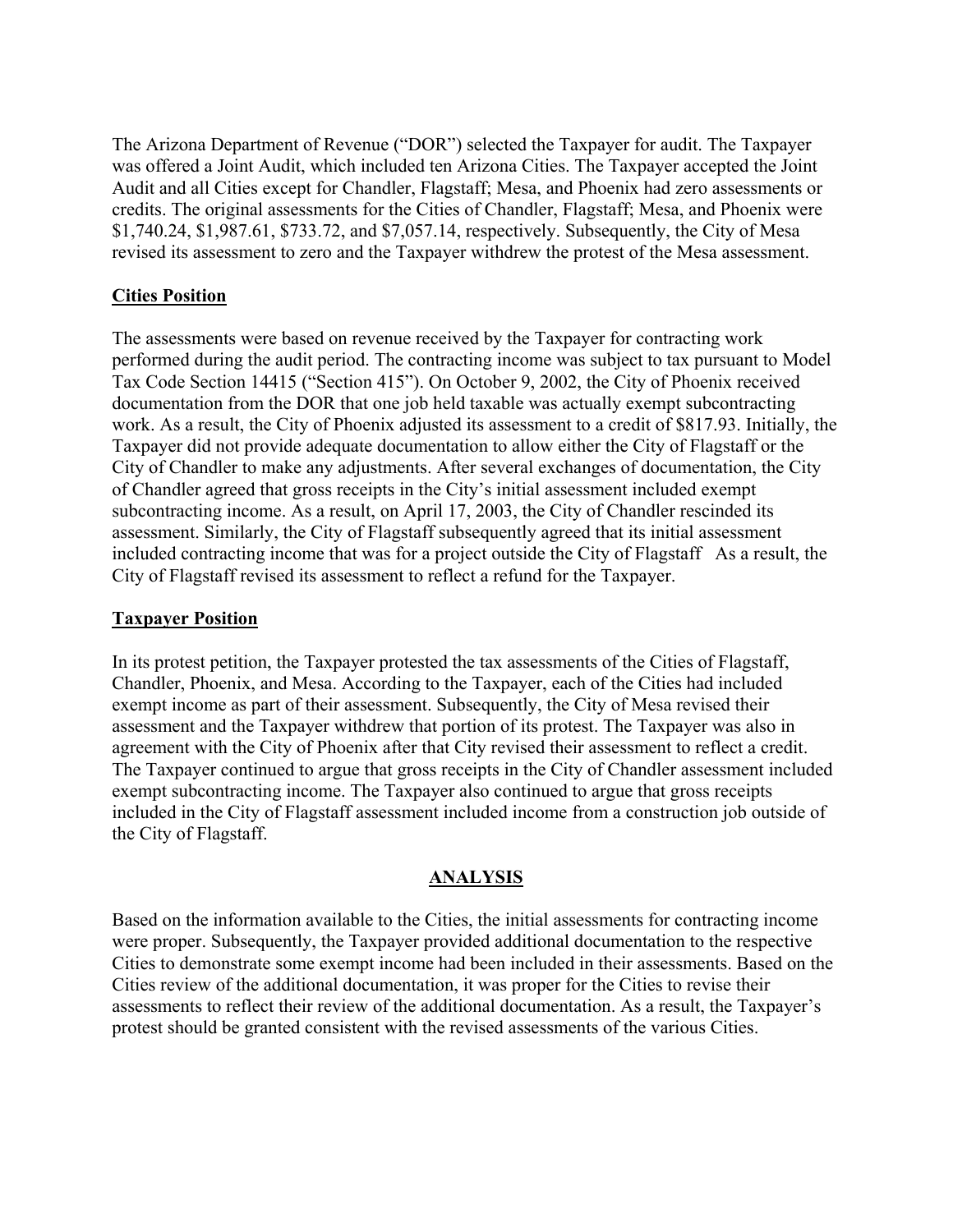#### **FINDINGS OF FACT**

- 1. On July 31, 2002, the Taxpayer filed a protest of tax assessments made by the Cities of Phoenix, Flagstaff, Chandler and Mesa.
- 2. After review, the various Cities concluded during the period August 8 through August 28, 2002 that the protest was timely and in proper form.
- 3. On September 3, 2002, the Hearing Officer ordered the Cities to file a response to the protest on or before October 18, 2002.
- 4. On October 2, 2002, the Taxpayer filed a request to withdraw its protest to the City of Mesa as the City of Mesa had revised its assessment and no taxes were due.
- 5. On October 14, 2002, the City of Phoenix filed a request for additional time to file the joint response of the Cities.
- 6. On October 18, 2002, the Hearing Officer granted the Cities extension until November 18, 2002.
- 7. On November 15, 2002, the Cities filed a joint response to the protest.
- 8. On November 21, 2002, the Hearing Officer ordered the Taxpayer to file a reply on or before December 12, 2002.
- 9. The Taxpayer did not file any reply.
- 10. On December 5, 2002, a Notice was issued setting this matter for hearing on January 8, 2003.
- 11. The hearing was held on January 8, 2003 and the Taxpayer and the Cities of Chandler, Flagstaff, and Phoenix all appeared and presented evidence.
- 12. On January 13, 2003, the Hearing Officer ordered the Taxpayer to provide additional documentation to the Cities of Chandler and Flagstaff on or before February 7, 2003.
- 13. The Cities were to file any response on or before February 21, 2003 and the Taxpayer was to file any reply on or before February 28, 2003.
- 14. Subsequently, the Taxpayer provided additional documentation to the Cities of Flagstaff and Chandler.
- 15. On February 21, 2003, the City of Flagstaff filed a letter indicating no adjustment was being made, as they needed additional information.
- 16. On February 24, 2003, the City of Chandler filed a request for an extension until March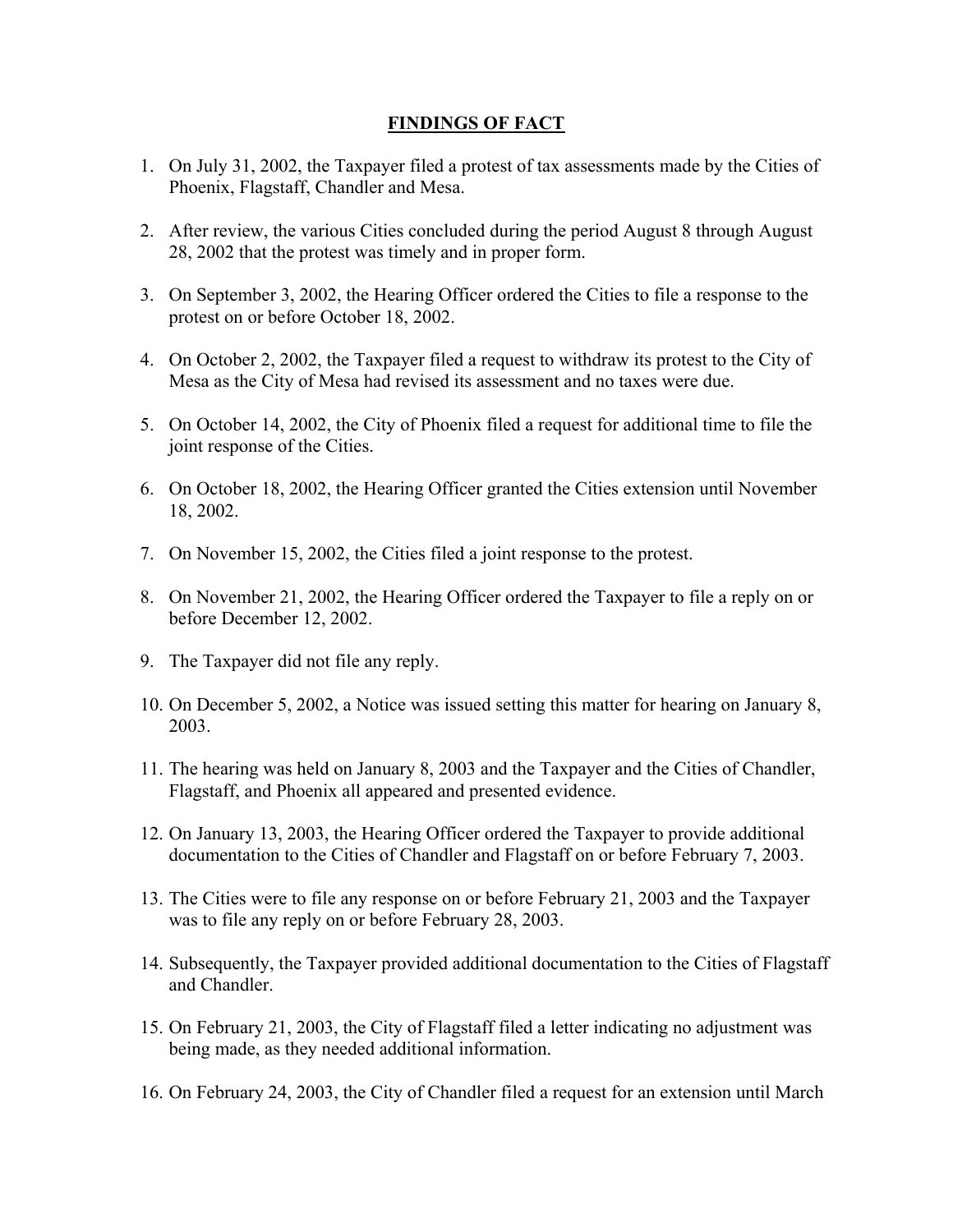14, 2003, as they needed additional documentation from the Taxpayer.

- 17. On March 3, 2003, the Hearing Officer granted Chandler's extension until March 14, 2003 and the Taxpayer's reply until March 21, 2003.
- 18. After review of additional documentation from the Taxpayer, the City of Chandler on April 17, 2003 filed a letter indicating they were rescinding their entire assessment.
- 19. On April 17, 2003, the City of Flagstaff requested more information from the Taxpayer.
- 20. On April21, 2003, the Hearing Officer ordered the Taxpayer to file any reply to the Cities of Chandler and Flagstaff on or before April 28, 2003.
- 21. On April 28, 2003, the Taxpayer requested a continuance in order to provide more information to the Cities.
- 22. On May 5, 2003, the Hearing Officer granted the Taxpayer a continuance until May 12, 2003.
- 23. On May 12, 2003, the Taxpayer provided more information to the City of Flagstaff.
- 24. On May 18, 2003, the Hearing Officer ordered the City of Flagstaff to file any responsive comments on or before May 29, 2003.
- 25. The City of Flagstaff filed comments/recommendations on May 29, 2003.
- 26. DOR selected the Taxpayer for audit.
- 27. The Taxpayer was offered a Joint Audit, which included ten Arizona Cities.
- 28. The Taxpayer accepted the Joint Audit and all Cities except for Chandler, Flagstaff, Mesa, and Phoenix had zero assessments or credits.
- 29. The original assessments for the Cities of Chandler, Flagstaff, Mesa, and Phoenix were \$1,740.24, \$1,987.61, \$733.72, and \$7,057.14, respectively.
- 30. Subsequently, the City of Mesa revised its assessment to zero and the Taxpayer withdrew its protest of the Mesa assessment.
- 31. The assessments were based on revenue received by the Taxpayer for contracting work performed during the audit period.
- 32. On October 9, 2002, the City of Phoenix received documentation from the DOR that showed that one job held taxable was actually exempt subcontracting work.
- 33. As a result, the City of Phoenix adjusted its assessment to a credit of \$817.93.